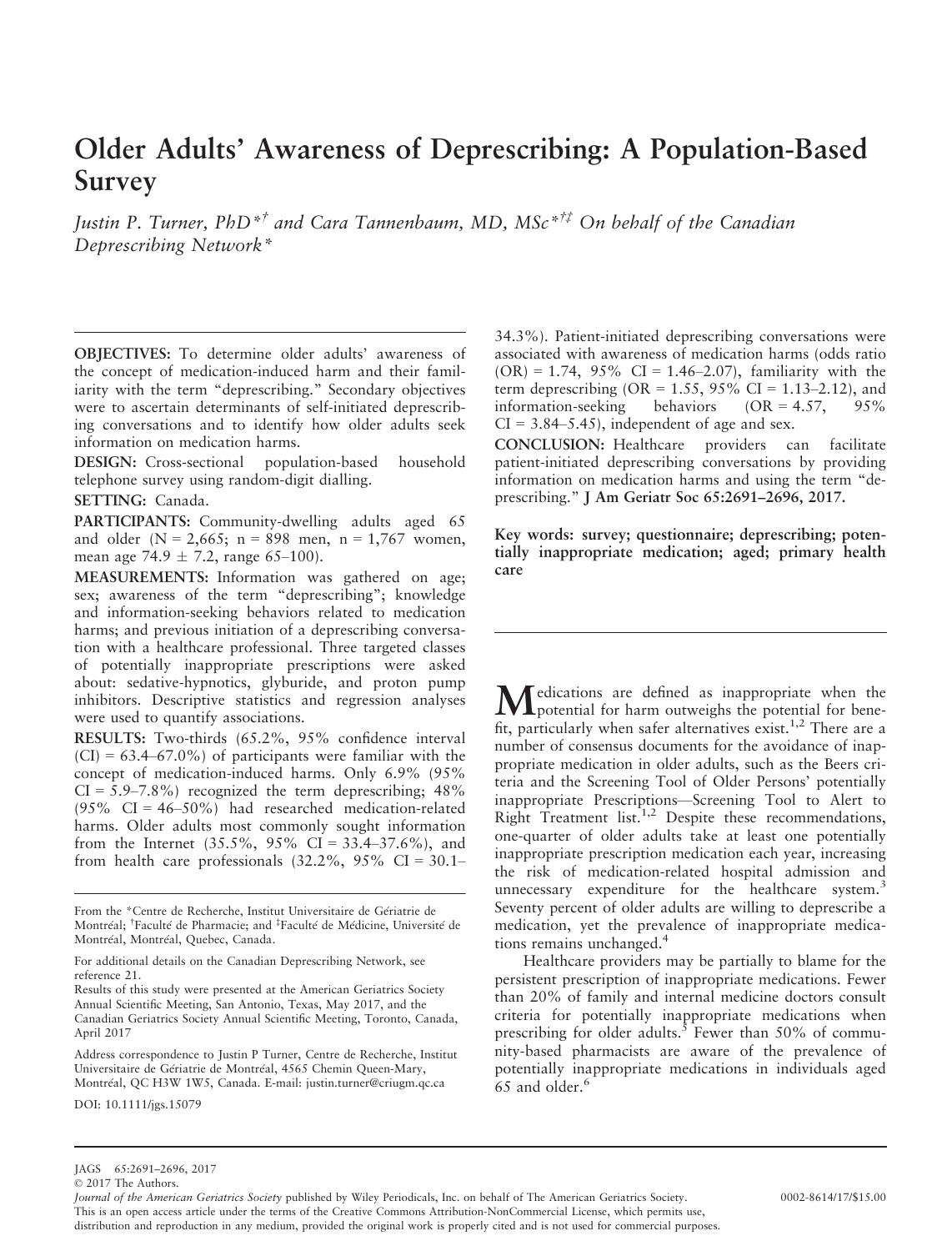Patients also have a role to play in decreasing inappropriate prescriptions. In the Eliminating Medications Through Patient Ownership of End Results (EMPOWER) study, direct-to-consumer education about the potential harms of sedative-hypnotics led 62% of trial participants to discuss deprescribing with a healthcare provider and 27% to discontinue chronic sedative-hypnotic use within 6 months.<sup>7</sup> Likewise, greater public awareness of antibiotic overuse correlates with a reduction in patient expectations for antibiotics and a lower rate of antibiotic prescribing in some studies. $8-11$  These examples suggest that increasing patient awareness of low-value care is an effective strategy for driving conversations between patients and healthcare providers, leading to deprescribing of inappropriate medications.<sup>7,11,12</sup>

Many older adults remain uninformed about medication harms and do not question their prescriptions.13,14 It is likely that raising awareness of inappropriate medications and the concept of deprescribing will increase engagement of older adults in deprescribing conversations. The effectiveness of strategies aimed at widespread empowerment of older adults requires a population-level baseline assessment of their knowledge of medication harms and familiarity with the term "deprescribing." Data gathered through these assessments are essential for designing and evaluating awareness campaigns that equip older adults with the necessary information to engage in deprescribing conversations with healthcare professionals.

The primary objective of this study was to determine older adults' awareness of the concept of medicationinduced harm and their familiarity with the term "deprescribing." Secondary objectives were to ascertain determinants of patient-initiated deprescribing conversations and to identify how older adults seek information on medication harms.

### METHODS

#### Study Design, Participants and Setting

This is a cross-sectional population-based household telephone survey. The sampling frame consisted of all listed household telephones numbers in Canada. Households were called at random according to a quota-based stratified sampling framework. The quota target was 200 respondents for each of Canada's 10 provinces and three territories. Long-term care residences were excluded. Eligible respondents were community-dwelling men and women aged 65 and older who spoke English or French and consented to participate. Nonrespondents were defined as those who refused to participate, had a language barrier, or were incapable of answering the survey questions. Unresolved telephone numbers were defined as a busy line, no answer, or an answering machine. Unresolved numbers were added back into the sampling frame until the target quotas were met.

### Data Collection

The survey was conducted between August and October 2016 using computer aided telephone interviewing

software and random-digit dialling. Employment of bilingual staff ensured that the survey could be administered in English or French. Completion of the survey took on average 7 minutes.

## Survey Design

The "perceived severity" and "perceived susceptibility" components of the Health Belief Model of behavior change underpinned the development of the survey.<sup>15-17</sup> This model theorizes that a behavior will occur if a perceived threat (severity and susceptibility) is high, and perceived benefits outweigh barriers. Data from the EMPOWER study show that acquisition of new knowledge about the risks of medication-related harms motivates and triggers older adults to engage in deprescribing conversations.<sup>7,14,18</sup> The questions in the current survey were therefore designed to determine the proportion of older adults with knowledge of medication harms and to assess the extent to which this knowledge is associated with initiation of a deprescribing conversation. Additionally, questions were developed to identify the sources of information that older adults use to acquire information about medication harms to determine potential barriers and optimize access to this information.<sup>19,20</sup> An expert panel with clinical and research experience in geriatrics and deprescribing, consisting of specialist physicians, nurses, pharmacists, allied health professionals, and health researchers, reviewed the content validity of the survey questions. To ensure that medical terminology was written at a level that could be easily understood by community dwelling seniors, and to ensure that the survey had face validity when conducted with older adults, a convenience sample of older adults reviewed the survey questions and iteratively improved the readability. A final check of face validity, readability, and consistent messaging in French and English was made using a bilingual pilot telephone survey of a random sample of 55 older adults across Canada.

Questions were asked about age, sex, number of prescription medications (0, 1–4, 5–9,  $\geq$ 10); awareness of the term "deprescribing," past history of initiating a conversation with a healthcare professional about stopping a medication (initiating a deprescribing conversation), knowledge of harmful effects of medications, information-seeking behavior in relation to medication harms, and patterns of information-seeking about medication side effects. In accordance with a national strategy to reduce the use of inappropriate prescriptions, the survey included additional questions about use and awareness of harms relating to three targeted drug classes, which were chosen as quality indicators of inappropriateness: sedative-hypnotics, glyburide, and proton pump inhibitors  $(PPIs).^{21}$  The survey is available upon request.

#### Sample Size Calculation

We calculated that a sample size of 2,401 older adults was needed to provide a pan-Canadian population estimate of the awareness of the term "deprescribing" with 95% confidence and a 2% margin of error. Canada comprises unique healthcare jurisdictions across 10 provinces and three territories. The prevalence of people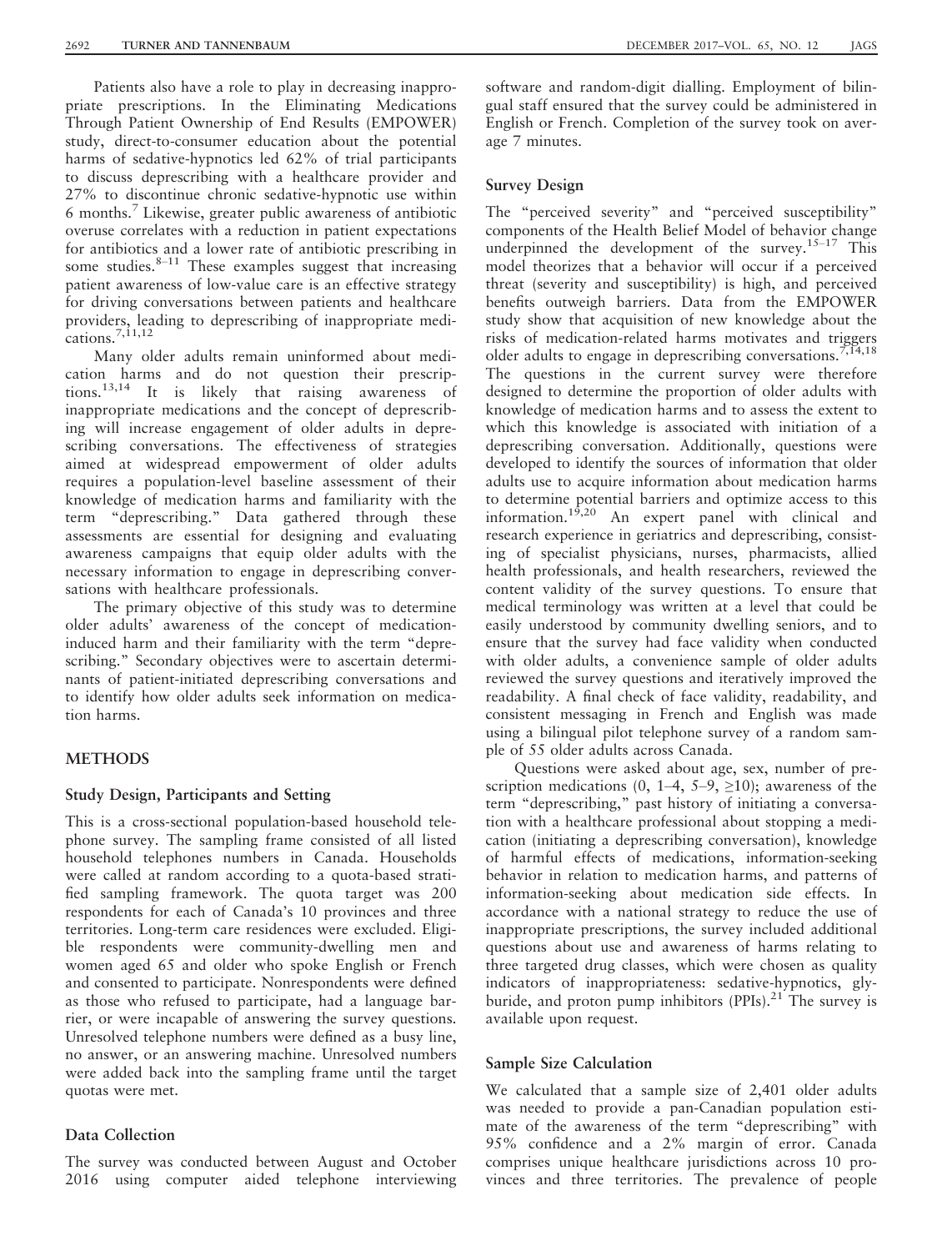JAGS DECEMBER 2017–VOL. 65, NO. 12 OLDER ADULTS' AWARENESS OF DEPRESCRIBING 2693

aged 65 and older varies from 3.7% in Nunavut to  $19\%$  in New Brunswick.<sup>22</sup> For comparison of healthcare jurisdictions, 188 older adults were required per province and territory to provide a margin of error of 6% with a 90% confidence interval (CI) for a 50% response distribution.

## Statistical Analysis

Data were analyzed using descriptive statistics with 95% CIs. Statistically significant associations between two categorical variables were calculated using chi-square tests. Univariate and multivariate associations were determined using logistic regression. Parameters that were associated with an exposure and significant (at  $P < .10$ ) in univariate analysis were included as potential confounders in adjusted analyses. To provide an accurate representation of the Canadian population as a whole, results were weighted to account for variations in population size between healthcare jurisdictions. SPSS version 22 (IBM Corp., Armonk, NY) was used.

## Ethical Considerations

Participation in the survey was voluntary, and agreement to answer the telephone questions was taken as consent to participate. No identifying information was collected. The Research Ethics Board at the Institut Universitaire de Geriatrie de Montreal approved the study (approval 15–16– 34).

## RESULTS

#### Respondent Characteristics and Medication Use

Of 64,043 household calls attempted, there were 12,156 invalid numbers and 16,659 respondents (26%). Of the 16,659 respondents, 2,665 met eligibility criteria and agreed to complete the survey (16%).

The mean age of respondents was  $74.9 \pm 7.2$  (range 65–100), 66.3% (95% CI = 64.4–68.1%) were female, 23.8% (95% CI = 22.3–25.3) completed the survey in French,  $88.3\%$  (95% CI =  $87.1-89.6\%$ ) had consumed at least one prescription medication during the previous 12 months, and  $41.6\%$  (95% CI = 39.7–43.4%) had consumed a sedative-hypnotic, glyburide, or a PPI, with prevalence varying according to each jurisdiction (Supplemental Table S1). Female respondents were more likely than male to have consumed a prescription medication within the previous year (OR = 1.48,  $95\%$  CI = 1.16–1.88) and to have consumed a sedative-hypnotic  $(OR = 1.48, 95\%)$  $CI = 1.18 - 1.85$  or a PPI (OR = 1.83, 95% CI = 1.51– 2.22), although no difference was observed for glyburide (OR = 0.67, 95% CI = 0.44–1.02). Older age  $(≥80)$  was directly associated with sedative hypnotic use and inversely associated with PPI use (Table 1). Sedative-hypnotic medication use was more prevalent in French-speaking respondents (OR =  $1.36$ ,  $95\%$  CI =  $1.09-1.70$ ).

## Likelihood of Initiating Conversations About Deprescribing

Approximately two-thirds  $(65.2\%, 95\% \text{ CI} = 63.4-$ 67.0%) of respondents were aware that some prescription medications could be harmful (Table 2), and 41.8%, 95%  $CI = 39.8-43.7\%)$  had initiated a deprescribing conversation with a healthcare provider, with the prevalence varying significantly according to province and territory (Supplemental Table S2). Women and individuals younger than 80 were more likely to initiate deprescribing conversations. Awareness of medication harms raised the likelihood of initiating a deprescribing conversation with a healthcare professional (OR = 1.74, 95% CI = 1.46–2.07), independent of medication class and sex (Table 3).

## Table 1. Respondent Characteristics Associated with Prevalence of Use of Potentially Inappropriate Medications

|                                    | Use of a Sedative-Hypnotic |                                  | <b>Use of Glyburide</b> |                                  | Use of Proton Pump<br><b>Inhibitor</b> |                                  |                        |  |
|------------------------------------|----------------------------|----------------------------------|-------------------------|----------------------------------|----------------------------------------|----------------------------------|------------------------|--|
| <b>Characteristic</b>              | $% (95\% CI)$              | P-Value for<br><b>Difference</b> | $% (95\% \text{ Cl})$   | P-Value for<br><b>Difference</b> | $% (95\% \text{ Cl})$                  | P-Value for<br><b>Difference</b> | Total<br>$% (95\% CI)$ |  |
| Age <sup>a</sup>                   |                            |                                  |                         |                                  |                                        |                                  |                        |  |
| 65-79 (n = 1,890)                  | $16.0(14.4-17.7)$          | .002                             | $3.8(3.0-4.7)$          | .18                              | $28.1(26.1 - 30.2)$                    | .03                              | 72.7 (70.8-74.6)       |  |
| $\geq 80$ (n = 710)                | $21.5(18.4 - 24.5)$        |                                  | $2.7(1.5-3.9)$          |                                  | $23.8(20.6 - 26.9)$                    |                                  | $27.3(25.7-28.9)$      |  |
| Sex                                |                            |                                  |                         |                                  |                                        |                                  |                        |  |
| Male ( $n = 898$ )                 | $14.1(11.8-16.4)$          | .001                             | $4.4(3.1 - 5.8)$        | .08                              | $19.6(16.9-22.2)$                      | < 001                            | $33.7(32.1 - 35.4)$    |  |
| Female ( $n = 1,767$ )             | $19.5(17.6-21.4)$          |                                  | $3.0(2.2-3.8)$          |                                  | $30.8(28.6 - 33.0)$                    |                                  | 66.3 (64.4–68.1)       |  |
| Language                           |                            |                                  |                         |                                  |                                        |                                  |                        |  |
| English ( $n = 2,031$ )            | $16.5(14.9-18.2)$          | .007                             | $2.4(1.7-3.0)$          | < 001                            | 26.4 (24.5-28.4)                       | .25                              | 76.2 (74.3-78.1)       |  |
| French ( $n = 634$ )               | $21.2(18.0 - 24.4)$        |                                  | $7.2(5.1-9.2)$          |                                  | $28.8(25.3 - 32.4)$                    |                                  | $23.8(22.3 - 25.3)$    |  |
| Number of medications <sup>a</sup> |                            |                                  |                         |                                  |                                        |                                  |                        |  |
| 0 (n = 114)                        | $11.8(5.9-17.8)$           | < 0.01                           | $0.0(0.0-0.0)$          | < 001                            | $3.9(0.4 - 7.5)$                       | < 0.01                           | $4.9(4.1 - 5.8)$       |  |
| $1-4$ (n = 1,252)                  | 16.4 (14.3–18.4)           |                                  | $0.9(0.4-1.4)$          |                                  | $29.2(26.7-31.8)$                      |                                  | $54.0(52.1 - 56.0)$    |  |
| $5-9$ (n = 692)                    | $26.9(23.6 - 30.2)$        |                                  | $7.4(5.4-9.4)$          |                                  | $34.2 (30.7 - 37.7)$                   |                                  | $29.9(28.2 - 31.6)$    |  |
| $\geq$ 10 (n = 258)                | $21.8(16.7-26.8)$          |                                  | $12.1 (8.1 - 16.2)$     |                                  | 39.7 (33.6-45.9)                       |                                  | $11.2$ (9.9-12.4)      |  |
| Total $(N = 2,665)$                | $17.6(16.2-19.1)$          |                                  | $3.5(2.8-4.2)$          |                                  | $27.0(25.3-28.7)$                      |                                  | 100.0 (100.0-100.0)    |  |

<sup>a</sup>Total does not equal 2,665 because some respondents declined to answer some questions.

CI = confidence interval.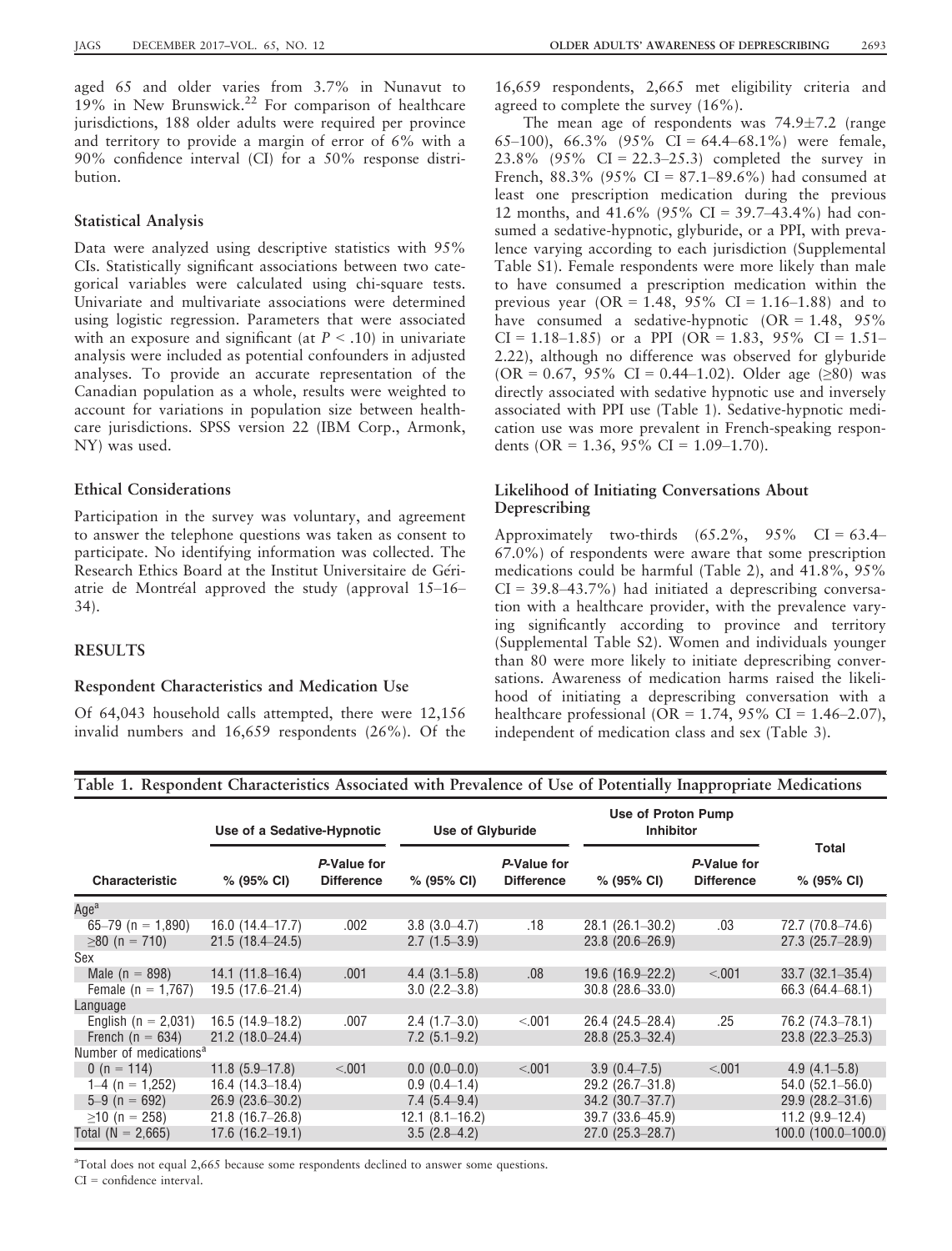Table 2. Respondent Characteristics Associated with Awareness and Actions Related to Medication Harms and Deprescribing

|                                    | <b>Aware of Harmful</b><br><b>Medications</b> |                                     | Aware of<br>Deprescribing |                                     | Initiated a<br>Deprescribing<br><b>Conversation</b> |                                     | Information-Seeking on<br><b>Medication Harms</b> |                                     |
|------------------------------------|-----------------------------------------------|-------------------------------------|---------------------------|-------------------------------------|-----------------------------------------------------|-------------------------------------|---------------------------------------------------|-------------------------------------|
| <b>Characteristic</b>              | $% (95\% CI)$                                 | P-Value<br>for<br><b>Difference</b> | $% (95\% CI)$             | P-Value<br>for<br><b>Difference</b> | $\%$<br>(95% CI)                                    | P-Value<br>for<br><b>Difference</b> | $% (95\% CI)$                                     | P-Value<br>for<br><b>Difference</b> |
| Age <sup>a</sup>                   |                                               |                                     |                           |                                     |                                                     |                                     |                                                   |                                     |
| 65-79 (n = 1,890)                  | $66.2(64.1 - 68.4)$                           | .15                                 | $7.2(6.1 - 8.4)$          | .09                                 | 43.9 (41.6–46.2)                                    | .003                                | $52.6(50.3 - 54.9)$                               | < 001                               |
| $\geq 80$ (n = 710)                | $63.1(59.5 - 66.8)$                           |                                     | $5.3(3.6-6.9)$            |                                     | $37.3(33.7 - 41.0)$                                 |                                     | $36.8(33.2 - 40.3)$                               |                                     |
| Sex                                |                                               |                                     |                           |                                     |                                                     |                                     |                                                   |                                     |
| Male $(n = 898)$                   | $60.0(56.8 - 63.2)$                           | < 0.01                              | $8.0(6.2 - 9.8)$          | .11                                 | $34.7(31.4 - 37.9)$                                 | < 0.01                              | $43.3(40.0 - 46.5)$                               | < 0.01                              |
| Female ( $n = 1,767$ )             | $67.9(65.7-70.1)$                             |                                     | $6.3(5.2 - 7.4)$          |                                     | 45.3 (42.9–47.7)                                    |                                     | $51.2$ (48.8-53.5)                                |                                     |
| Language                           |                                               |                                     |                           |                                     |                                                     |                                     |                                                   |                                     |
| English ( $n = 2,031$ )            | 72.6 (70.6–74.5)                              | < 001                               | $7.5(6.3-8.6)$            | .02                                 | $41.3(39.0 - 43.5)$                                 | .36                                 | $50.9(48.7 - 53.1)$                               | < 001                               |
| French ( $n = 634$ )               | $42.1(38.3 - 46.0)$                           |                                     | $4.9(3.2 - 6.6)$          |                                     | $43.4(39.4 - 47.4)$                                 |                                     | $40.9(37.1 - 44.7)$                               |                                     |
| Number of medications <sup>a</sup> |                                               |                                     |                           |                                     |                                                     |                                     |                                                   |                                     |
| 0 (n = 114)                        | $64.8$ (56.0-73.7)                            | .09                                 | $7.8$ $(2.9-12.7)$        | .47                                 | $51.2(42.0 - 60.4)$                                 | .002                                | $60.7(51.7 - 69.7)$                               | .06                                 |
| $1-4$ (n = 1,252)                  | $65.0(62.3 - 67.7)$                           |                                     | $6.3(5.0 - 7.7)$          |                                     | $40.2(37.4 - 43.0)$                                 |                                     | $48.8(46.0 - 51.6)$                               |                                     |
| $5-9$ (n = 692)                    | $67.1(63.6 - 70.7)$                           |                                     | $8.1(6.0-10.1)$           |                                     | 47.8 (44.0-51.6)                                    |                                     | $50.9(47.2 - 54.6)$                               |                                     |
| $\geq$ 10 (n = 258)                | 58.2 (52.2-64.2)                              |                                     | $6.3(3.3-9.2)$            |                                     | $48.6(42.1 - 55.1)$                                 |                                     | 46.1 (40.0–52.2)                                  |                                     |
| Total ( $N = 2,665$ )              | $65.2(63.4 - 67.0)$                           |                                     | $6.9(5.9 - 7.8)$          |                                     | $41.8$ (39.8-43.7)                                  |                                     | 48.5 (46.6-50.4)                                  |                                     |

<sup>a</sup>Total does not equal 2,665 because some respondents declined to answer some questions.

CI = confidence interval.

Table 3. Predictors of Initiating a Deprescribing Conversation with a Healthcare Professional

|                                                                                   | <b>Unadjusted</b>                    | Adjusted                   |  |  |
|-----------------------------------------------------------------------------------|--------------------------------------|----------------------------|--|--|
| <b>Predictor</b>                                                                  | Odds Ratio (95% Confidence Interval) |                            |  |  |
| Awareness of medication-induced harms ( $n = 1696$ )                              | $1.74(1.46-2.07)$                    | 1.70 $(1.43 - 2.02)^a$     |  |  |
| Awareness of the term "deprescribing" ( $n = 182$ )                               | 1.50 (1.10-2.04)                     | $1.55$ $(1.13-2.12)^{b}$   |  |  |
| Information-seeking on medication harms ( $n = 1284$ )                            | $4.65(3.91 - 5.52)$                  | 4.57 $(3.84 - 5.45)^{a,b}$ |  |  |
| Uses the Internet as a source of information about medication harms ( $n = 707$ ) | $2.95(2.45 - 3.54)$                  | 2.97 $(2.46 - 3.59)^{D}$   |  |  |
| Of individuals aware of medication-induced harms                                  |                                      |                            |  |  |
| Awareness that proton pump inhibitors can cause harm ( $n = 988$ )                | 1.86 (1.50–2.29)                     | 1.75 $(1.40 - 2.20)^a$     |  |  |
| Awareness that glyburide can cause harm ( $n = 230$ )                             | $1.20(0.89 - 1.60)$                  | 1.14 $(0.85-1.54)^{a,b}$   |  |  |
| Awareness that sedative-hypnotics can cause harm ( $n = 569$ )                    | 1.54 (1.26–1.90)                     | 1.49 $(1.21 - 1.84)^a$     |  |  |

<sup>a</sup>Adjusted for sex.

<sup>b</sup>Adjusted for age as a dichotomous variable (65–79,  $\geq$ 80).

Only 6.9% of respondents (95% CI =  $5.9-7.8$ %) were familiar with the term "deprescribing." French-speaking respondents were less likely to be aware of the potential<br>for medication-related harms  $(OR = 0.28, 95\%)$ for medication-related harms  $(OR = 0.28, 95\%)$  $CI = 0.23-0.33$ ) and were less familiar with the term "deprescribing" (OR =  $0.64$ ,  $95\%$  CI =  $0.43-0.95$ ) than English-speaking respondents. Awareness of the term "deprescribing" was associated with greater likelihood of initiating a deprescribing conversation with a healthcare professional (adjusted OR (aOR) = 1.55, 95% CI =  $1.13-$ 2.12, adjusted for age).

## Source of Information About Medication Harms

Forty-eight percent  $(95\% \text{ CI} = 46-50\%)$  of respondents reported searching for information about medication harms (Table 2, Supplemental Table S3). Individuals who researched medication-related harms were four times as likely to initiate deprescribing conversations ( $aOR = 4.57$ ,

95% CI =  $3.84-5.45$ ) (Table 3). The most-common source of information was the Internet; individuals who sought information about medication-related harms on the Internet were 3 times as likely to initiate a deprescribing conversation (aOR = 2.97, 95% CI = 2.46-3.59). Of those who actively sought information about sedative-hypnotics, glyburide, or PPIs, approximately half considered dose reduction, discontinuation, or substitution (Supplemental Table S3).

#### DISCUSSION

Two-thirds of Canadian community-dwelling older adults are aware that some prescriptions can cause harm, half of them research information about medication harms, and only 6.9% are familiar with the term "deprescribing." Awareness of medication harms, actively searching for information on medication harms, and knowledge of the term "deprescribing" are positively associated with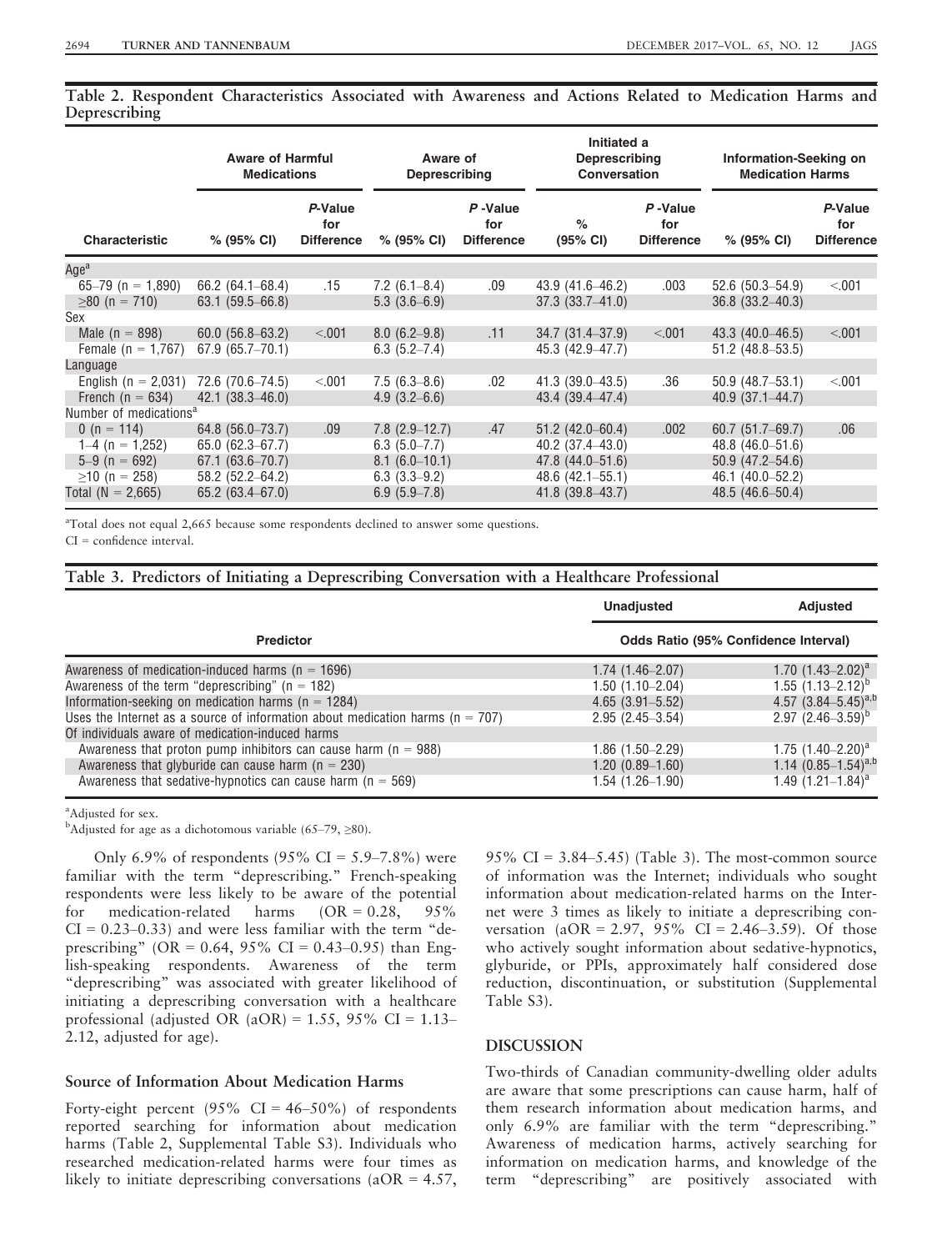initiating a deprescribing conversation; 41.8% of older adults surveyed in this study reported discussing deprescribing with a healthcare provider, although this prevalence is lower than the 50.8% of community-dwelling older adults and 89% of hospitalized older adults who would like to reduce the number of medications they take.4,23 Approximately three-quarters of communitydwelling older adults are willing to cease one of their medications if their doctor says it is possible, with 51.2% and 42.6% in favor of their pharmacist or nurse leading the deprescribing process, respectively.4 Integrating the term "deprescribing" into common vernacular may increase the acceptability and frequency of deprescribing conversations between patients and healthcare providers.

The findings from this national survey of older adults are consistent with previous research demonstrating a link between public awareness of medication harms and reduction of inappropriate medication use.<sup>7–12</sup> The magnitude of association is substantial; respondents who actively seek information relating to medication harms are four times as likely to initiate deprescribing conversations, and half consider medication cessation, dose reduction, or substitution. Even in a large, heterogeneous population of older adults, use of the Internet to seek out information about medication harms nearly triples the likelihood of initiating a deprescribing conversation. Despite earlier reports that Internet-based education produces limited effects,<sup>24</sup> possibly because of the poor quality of the information available,25 more-recent research incorporating theoretical behavior change techniques demonstrates that Internetdelivered educational interventions are effective at changing health behavior.<sup>26</sup> Healthcare providers and organizations tasked with a mandate to improve quality use of medications might consider investing in freely available, theory-based Internet education to increase awareness of inappropriate prescriptions, medication-induced harm, and deprescribing. Attention will need to be paid to patient concerns about privacy and credibility of the source of the information.<sup>27</sup>

Major strengths of this study include the representation of older adults across all Canadian provinces and territories and the large sample size. There are several limitations. The first is the possibility of respondent bias. Only 16% of respondents agreed to complete the survey, with nonresponders expressing disinterest or a language barrier. The effect of respondent bias is likely overestimation of the proportion of older adults who are aware of medication harms and deprescribing, because concern about medication harms may have motivated participation in the study. $28$  As with any survey, there is also the possibility of social desirability bias, by which participants provide the responses they think the researchers want to hear, as opposed to answering honestly.28 The survey questions were cross-sectional in nature so no causal relationships between associations can be established. Finally, the term "harmful medication" may be a vague reflection of the medical term "potentially inappropriate medication." To improve accuracy, multiple terms were piloted, with various groups of older Anglophone and Francophone Canadian adults choosing "harmful medications" (translated as "effets néfastes des médicaments") unanimously as the preferred term. A detailed explanation was provided for

respondents requiring clarification. Despite the questionnaire being provided in French and English, there are populations within Canada who do not speak either of these languages, resulting in many nonresponses and an inability to meet the target sample size in the territory of Nunavut. The Canadian population is similar but differs from those of other countries in its high prevalence of French-speaking individuals and lower prevalence of black and Hispanic populations than in the United States.

In conclusion, despite increasing attention being paid to deprescribing in academic circles, few older adults are familiar with the term. Healthcare providers have an important role to play in empowering older adults with information about medication harms to trigger safer medication management. For older adults, the Internet may be an important vector for promoting awareness about the quality use of medicines and improving awareness and culture regarding deprescribing.

## ACKNOWLEDGMENTS

The authors would like to thank the Chairs, Johanna Trimble and Janet Currie, and the members of the Public Awareness, Engagement and Action Subcommittee of the Canadian Deprescribing Network, and the expert clinical and academic panel that reviewed the survey questions and the respondents who gave their time to answer the survey.

Financial Disclosure: This study was funded by a Partnership for Health System Improvement Grant from the Canadian Institutes of Health Research (201410PHE-PHE-337814–96399) and a National Chair Award from the Fonds de Recherche de Santé du Quebec (2016/2017– 33087).

Conflict of Interest: The authors have no financial or other conflicts with this manuscript. CT has on occasion been an advisory board member and received speaker honoraria from Pfizer, Astellas, Allergen, and Ferring pharmaceuticals in the past 5 years. Justin Turner was funded through a postdoctoral fellowship through the Mitacs Accelerate program. All authors declare no support from any organization for the submitted work, no other financial relationships with any organizations that might have an interest in the submitted work in the previous 3 years, and no other relationships or activities that could appear to have influenced the submitted work.

Author Contributions: JPT has full access to all the data in the study and takes responsibility for the integrity of the data and the accuracy of the data analysis. JPT: Concept and design, analysis, interpretation of data, preparation of manuscript, CT: Concept and design, interpretation of data, review and final approval of manuscript.

Sponsor's Role: The sponsors were not involved in the design, methods, data collection, or analysis of the study and had no role in the preparation of the manuscript.

#### REFERENCES

- 1. American Geriatrics Society Beers Criteria Update Expert Panel. American Geriatrics Society 2015 updated beers criteria for potentially inappropriate medication use in older adults. J Am Geriatr Soc 2015;63:2227–2246.
- 2. Gallagher P, O'Mahony D. STOPP (Screening Tool of Older Persons' potentially inappropriate Prescriptions): Application to acutely ill elderly